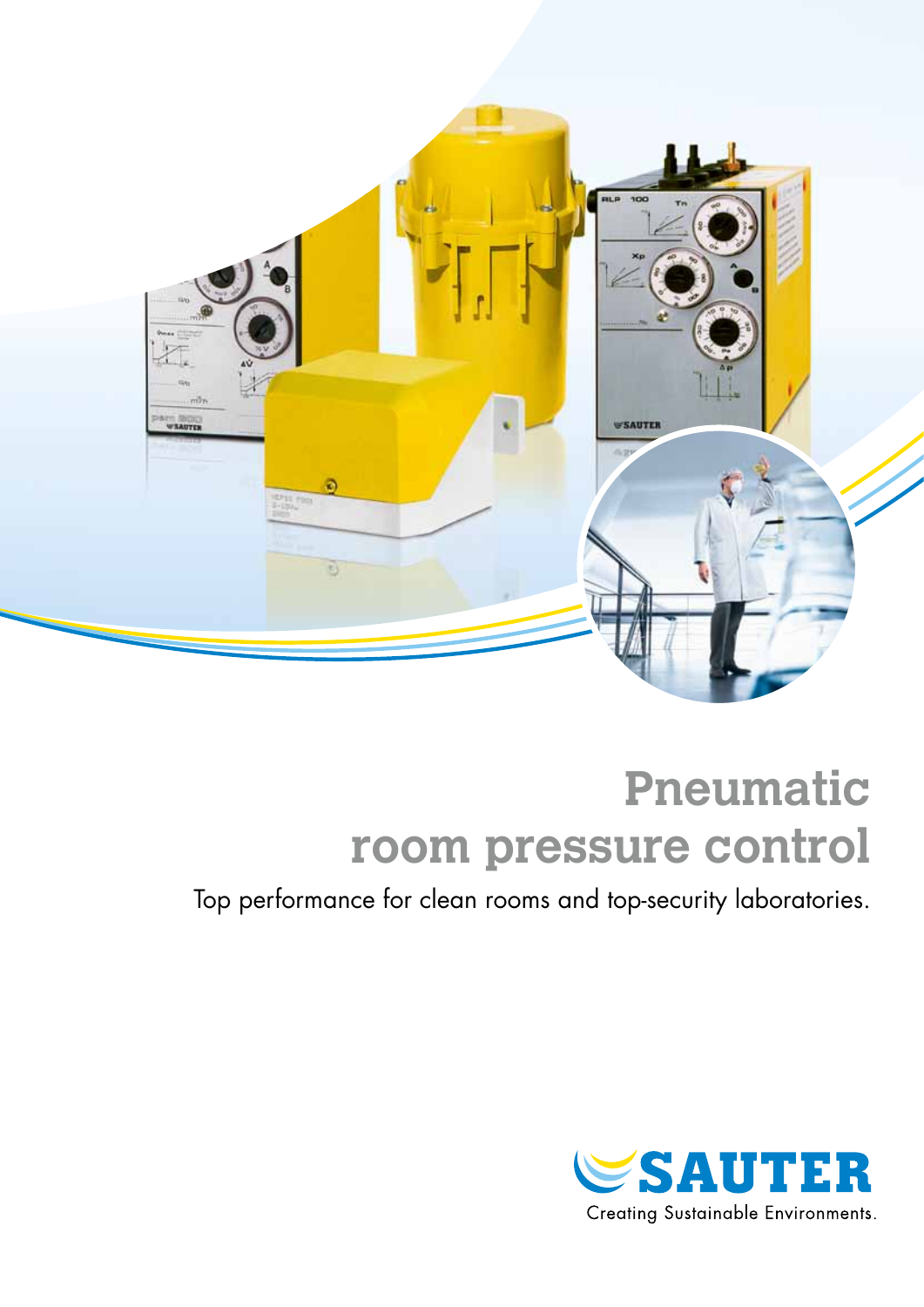

### SAUTER **room pressure control –** reliability in every situation.

#### Air-conditioning of critical areas: no problem for SAUTER.

Safe, flexible and robust systems are essential for the precision air-conditioning of rooms and for contamination control in clean rooms and high-security laboratories. This is why SAUTER systems are found in many research institutes all over the world – because SAUTER's pneumatic control systems lead the way in terms of performance and stability when it comes to maintaining room pressure. SAUTER ensures dependable safety – for instance, at centres of research into human or veterinary pathogenic viruses – and is the experienced partner in clean rooms for the pharmaceutical industry, where precision room conditions, temperature, humidity and room pressure are concerned.

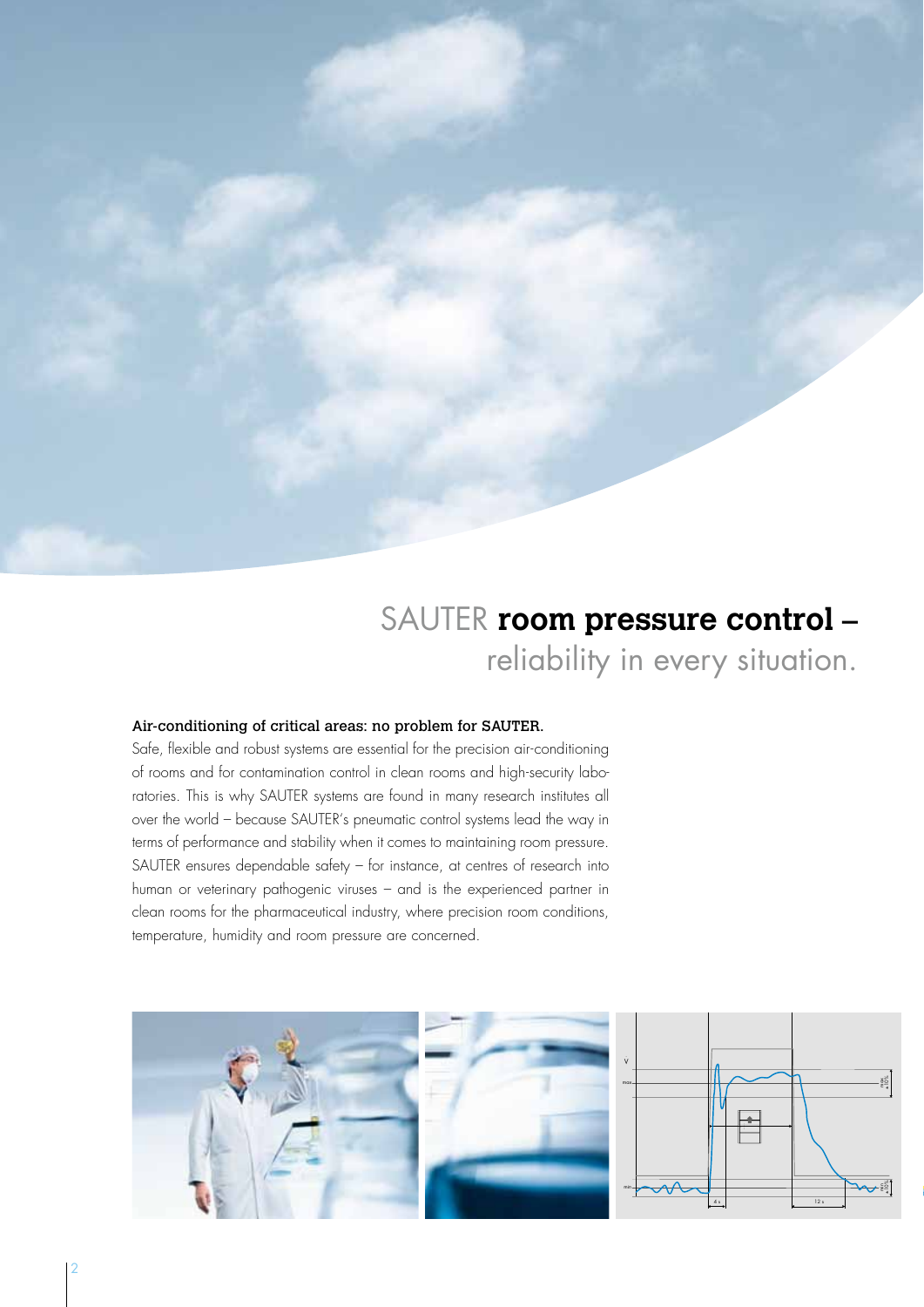

#### Negative-pressure control for laboratories, positive-pressure control for clean rooms.

For reliable control of the air pressure in clean rooms and laboratories, it makes sense to use systems with supply- and return-air volume flow controllers, because of the strict requirements relating to room tightness. Therefore, it is standard practice to use a negative-pressure control system via the supply air in laboratories, and a positive-pressure control system via the return air in clean rooms.

Reliable maintenance of pressure stages – over a number of zones.

For clean rooms and laboratories with security levels S3 or S4, constructional and technical requirements are prescribed which, amongst other things, place importance on the maintenance of pressure stages across several zones. The resultant system requirements can be reliably and flexibly met using SAUTER's pneumatic control systems.

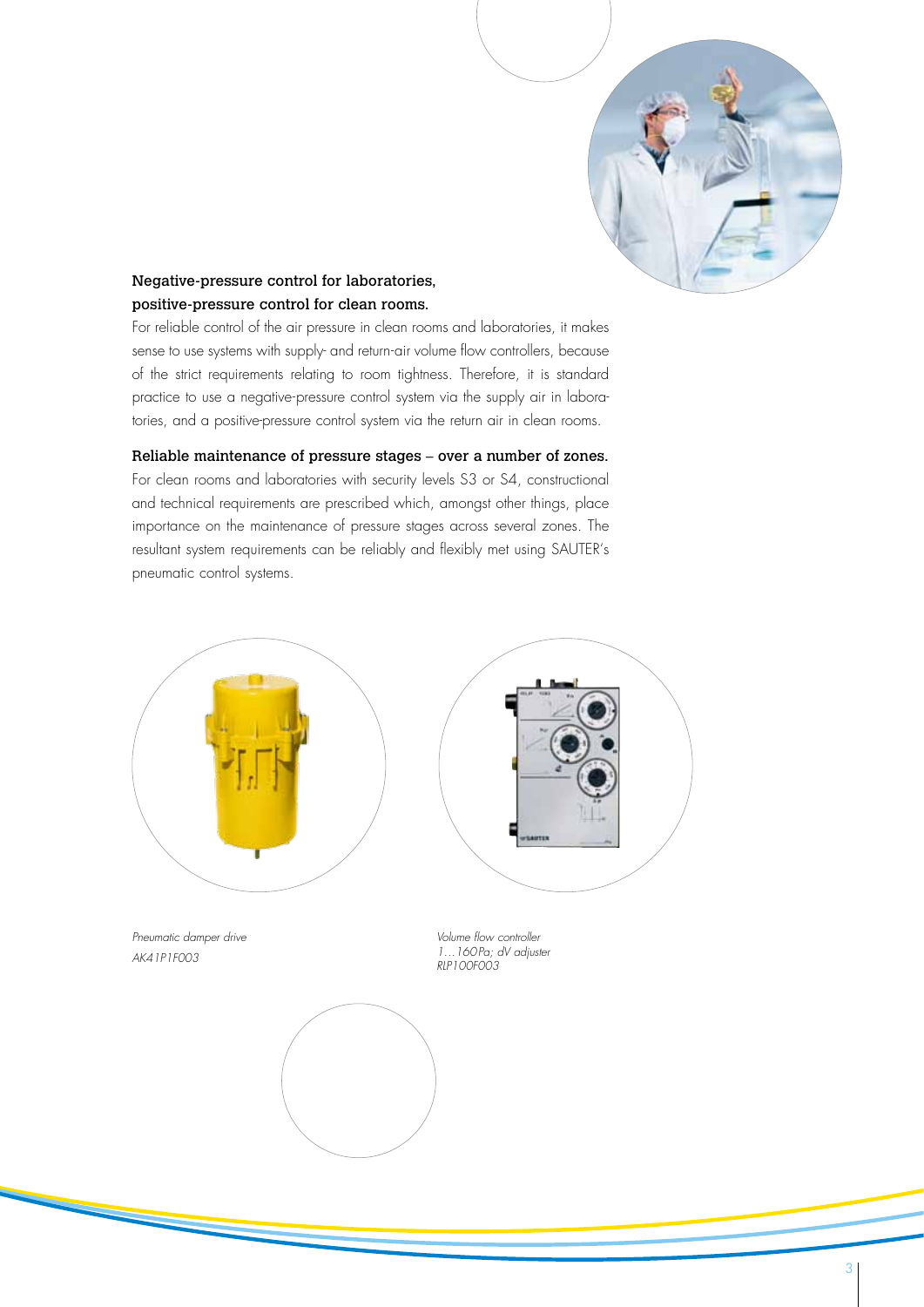### More possibilities, lower costs:

#### SAUTER technology in the smallest space.

With SAUTER's pneumatic control systems, you can achieve maximum pressure consistency in gas-proof rooms with small pressure stages compared with adjacent areas. With no danger of cross-contamination! Therefore, it is possible to design complete installations that are smaller, which results in lower levels of investment and lower operating costs. Of course, the system complies with ATEX regulations for use in potentially explosive areas.

#### SAUTER room pressure control: precision with a system.

Pneumatic solutions make it possible to maintain the room pressures within a tolerance range of  $\pm 1.5$  Pa. The room pressure is kept constant using a room pressure controller, which is connected in cascade onto the corresponding volume flow controller with a volume flow effect of  $\pm$ 10%. Thanks to the restricted influence of the room pressure controller, no additional measures, such as door contacts, are required to freeze the room pressure control. The settling time of the room pressure after opening and closing a door is 7 to 10 seconds.

Integration into the building management system is effected using electropneumatic converters, which exchange the required signals from and to the automation level.

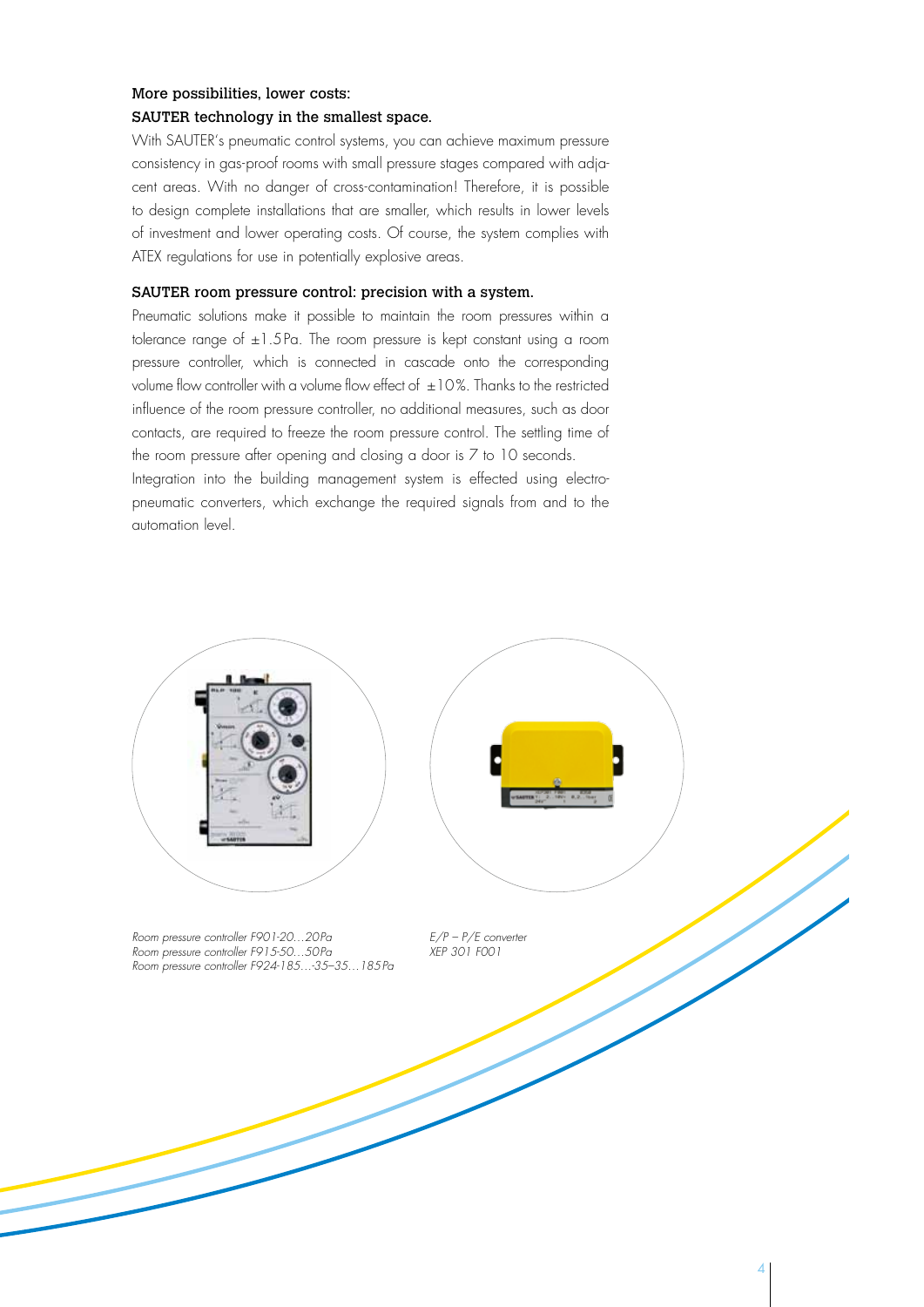## **SAUTER system expertise –** for integrating clean rooms into the building management system.

#### SAUTER integrates without the need for interfaces.

Clean rooms, laboratory rooms and fume cupboards cannot and should not be regarded in isolation. Their control is invariably part of an overall building management system, irrespective of whether they are controlled electronically or pneumatically. As a specialist, SAUTER can guarantee the interface-free integration of the sub-system into the overall system.

#### The perfect symbiosis of consultancy, product and service.

In order to guarantee the highest possible level of security, comfort and visible energy efficiency in buildings with specific requirements, SAUTER advises its customers right from the initial planning phase. This helps to set up systems and put them into operation more quickly and more economically. It goes without saying that SAUTER can comply with GMP and FDA standards. The same applies to the dependable quality of each individual component. They are perfectly in line with system requirements, come from our own production facilities and are more than worthy of bearing the seal of quality that is 'Made in Switzerland'.